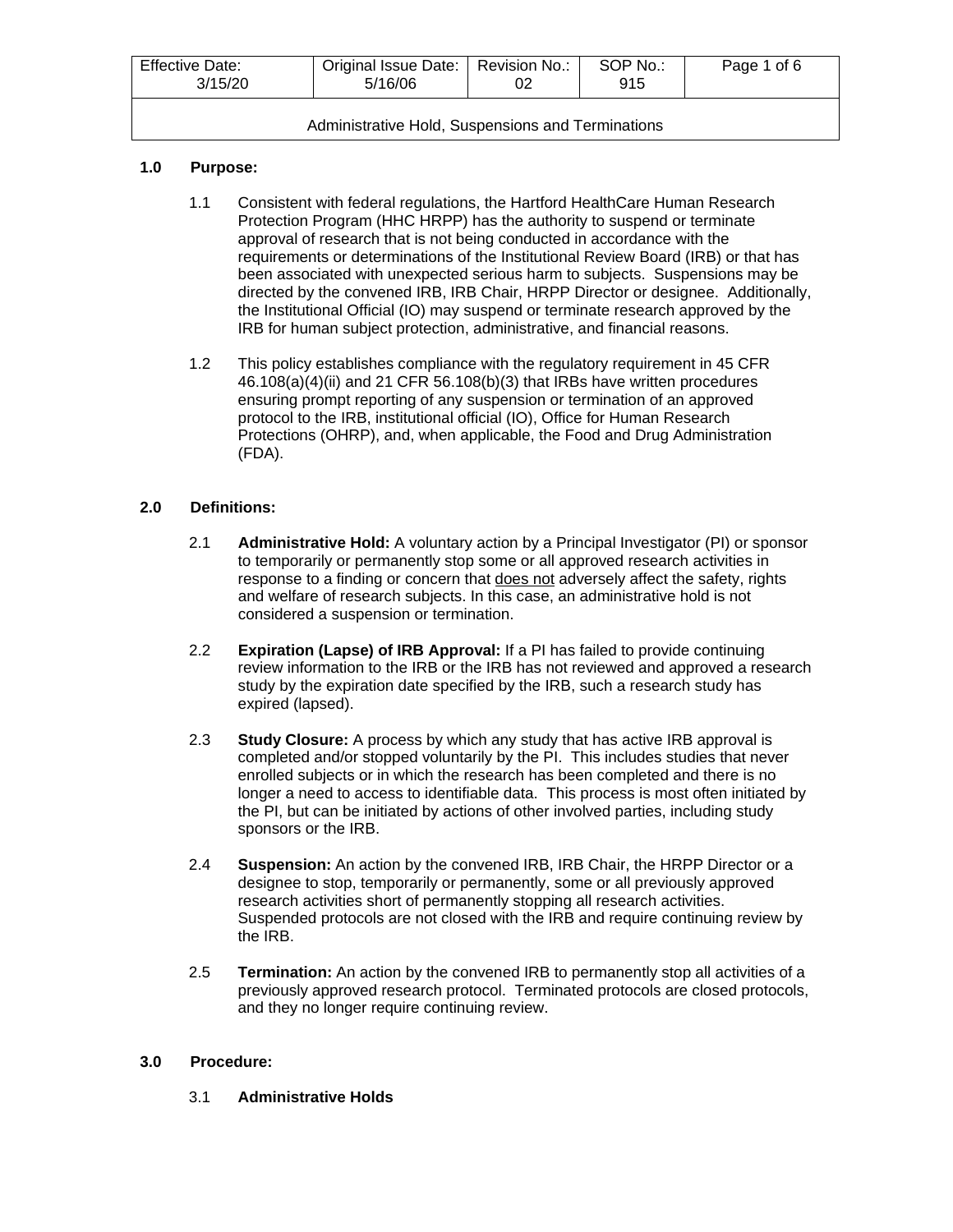| <b>Effective Date:</b><br>3/15/20                                                                                                                                                                                                                                                                                                                  | Original Issue Date:<br>5/16/06 | Revision No.:<br>02 | SOP No.:<br>915 | Page 2 of 6 |
|----------------------------------------------------------------------------------------------------------------------------------------------------------------------------------------------------------------------------------------------------------------------------------------------------------------------------------------------------|---------------------------------|---------------------|-----------------|-------------|
| Administrative Hold, Suspensions and Terminations                                                                                                                                                                                                                                                                                                  |                                 |                     |                 |             |
| The PI or the sponsor may place a research study on administrative hold<br>3.1.1<br>and must notify the IRB in writing of this action. This may be done in<br>instances where an interim data analysis is being conducted to<br>determine if enough events have occurred to meet the determined level<br>of statistical significance, for example. |                                 |                     |                 |             |

- 3.1.2 Written notification from the PI to the IRB must include the following information:
	- The intent to voluntarily place a study on administrative hold in response to a request to do so.
	- A description of the research activities that will be stopped.
	- The proposed actions to be taken to protect current subjects or a statement that the administrative hold is not believed to adversely affect the safety, rights and welfare of research subjects.
	- The actions that will be taken prior to IRB approval of proposed changes in order to eliminate apparent immediate harm to research subjects.
- 3.1.3 Upon receipt of the written notification from the PI, HRPP Director, in consultation with the IRB Chair if necessary, determines whether any additional procedures are needed to protect the rights and welfare of current research subjects.
- 3.1.4 Many times an administrative hold will be followed by a protocol amendment; the PI should submit an "IRB Request for Modification/Amendment" as appropriate.

# 3.2 **Suspensions/Terminations by Investigators, Sponsors, or other Regulatory Authorities**

- 3.2.1 Suspensions or termination imposed by a PI, sponsor, or regulatory body, such as the FDA, because it is in the best interest of the subjects (following findings by a Data Safety and Monitoring Board, for example) must be communicated to the IRB of the decision within seven (7) calendar days of the PI deciding to or learning of the suspension or termination.
- 3.2.2 The PI must provide the IRB with the reasons why the study is being suspended or terminated. If only some of the study activities will be suspended (such as suspension of enrollment) then the PI must include a description of what activities will continue and why it is appropriate to do so.
- 3.2.3 The IRB will review the notification and determine if additional protection of research subjects, corrective actions, or investigation is required. The IRB will notify the principal investigator in writing of whether or not the IRB concurs or if additional actions are required.

# 3.3 **Immediate Suspension or Termination of IRB Approval by the IRB Chair, HRPP Director or IO**

3.3.1 The Chair, HRPP Director or IO considers whether any actions are needed to protect the rights and welfare of current subjects, and orders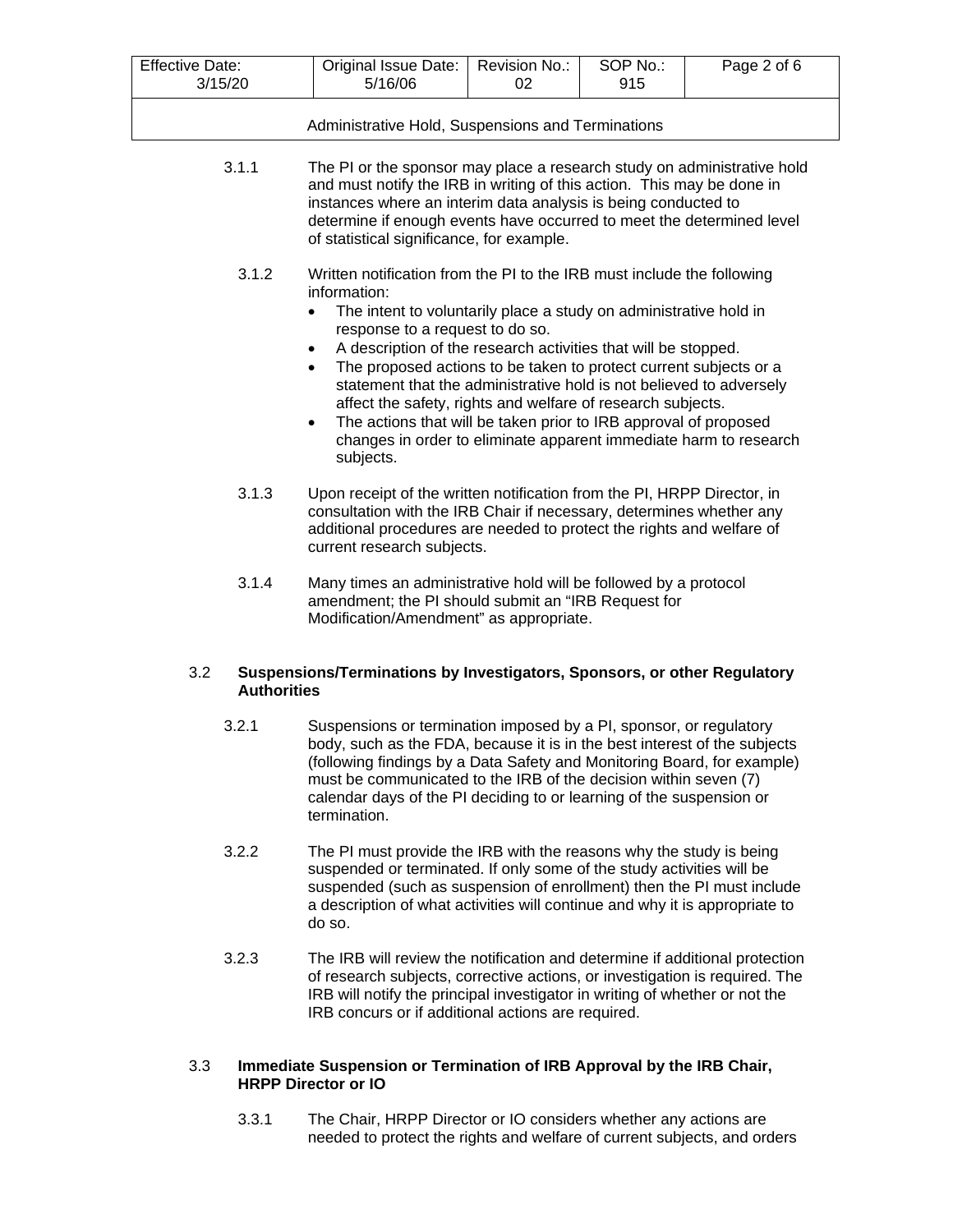| <b>Effective Date:</b><br>3/15/20 | Original Issue Date:   Revision No.:<br>5/16/06 | SOP No.:<br>915 | Page 3 of 6 |
|-----------------------------------|-------------------------------------------------|-----------------|-------------|
|                                   |                                                 |                 |             |

Administrative Hold, Suspensions and Terminations

any actions that need to be taken to eliminate an apparent immediate hazard prior to review by the convened IRB. This may include:

- Withdrawing subjects from the study that are currently on active treatment;
- Determining if subjects will be placed at risk of harm by withdrawing them from the study; and
- Allowing subjects to continue to be monitored for safety reasons.
- 3.3.2 The HRPP Director documents the reason(s) for the suspension and the required actions that are to take place.
- 3.3.3 The suspension or termination and associated actions are communicated to the PI in writing.
- 3.3.4 The suspension or termination is placed on the agenda of the next convened IRB meeting.
- 3.3.5 All IRB members receive a copy of the current protocol, consent documents and any supporting information relevant to the suspension or termination.
- 3.3.6 The person who ordered the suspension or termination attends the meeting or provides a written report if unable to attend.
- 3.3.7 The convened IRB votes to continue, modify, or lift the suspension or termination.
- 3.3.8 If the IRB votes to continue or modify the suspension or termination, then:
	- The IRB considers whether any action is needed to protect the rights and welfare of current subjects and votes on the actions to be taken.
	- The IRB documents in the IRB minutes the reason for the suspension, and if applicable, any actions ordered to take place.
	- The IRB considers whether any additional procedures are needed to protect the rights and welfare of current subjects.
	- The IRB Chair or designee communicates these findings to the PI in writing.

# 3.4 **Protection of Currently Enrolled Subjects**

- 3.4.1 Before a suspension is put into effect, the convened IRB, or if time does not permit, an IRB Chair, HRPP Director or designee, considers whether any additional procedures are needed to protect the rights and welfare of current subjects.
	- 3.4.1.1 Such procedures might include: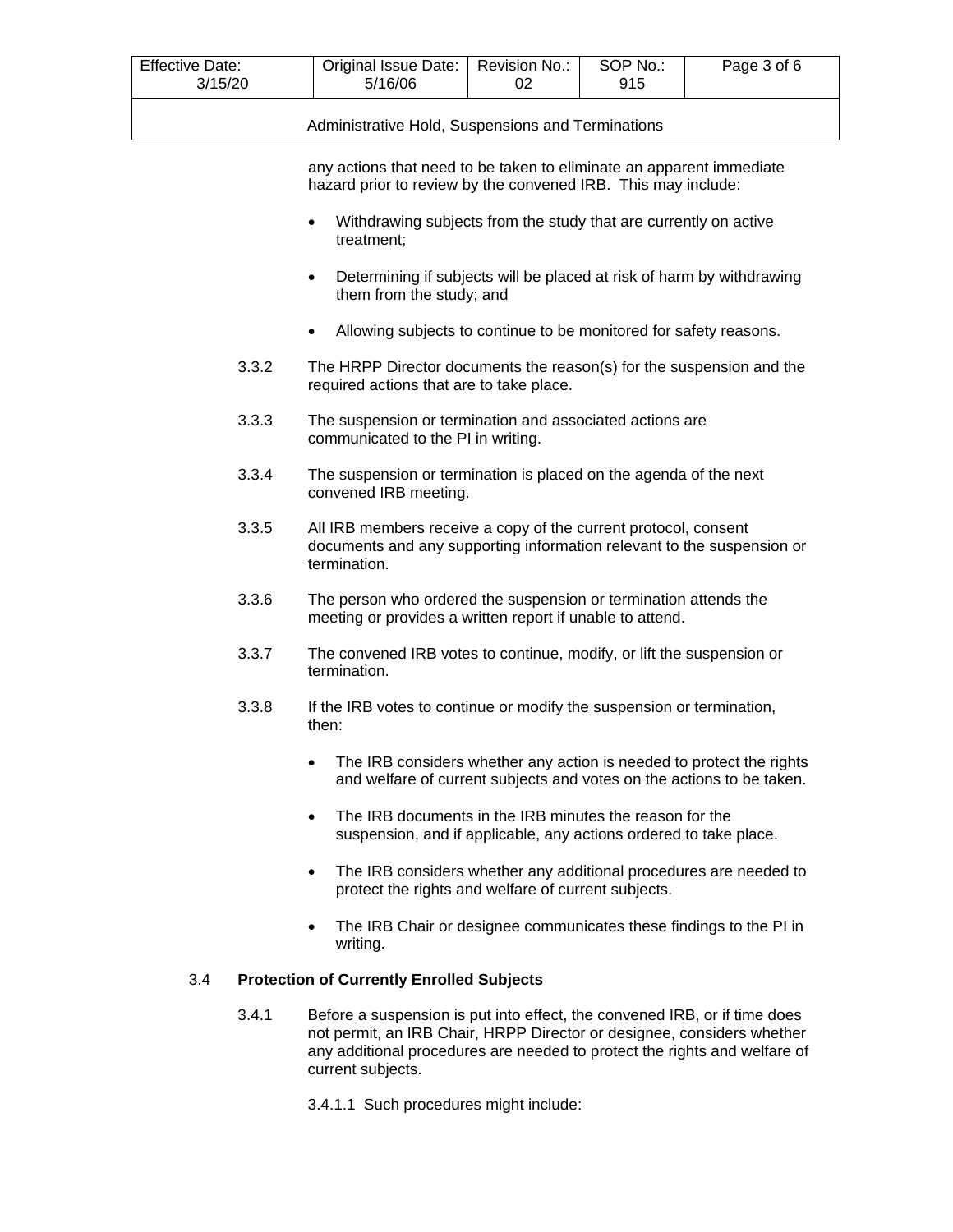| <b>Effective Date:</b><br>3/15/20 | Original Issue Date:<br>5/16/06 | Revision No.: | SOP No.:<br>915 | Page 4 of 6 |
|-----------------------------------|---------------------------------|---------------|-----------------|-------------|
|                                   |                                 |               |                 |             |

Administrative Hold, Suspensions and Terminations

- Transferring subjects to another PI.
- Making arrangements for clinical care outside of the research.
- Allowing continuation of some research activities under the supervision of an independent monitor.
- Notification of current subjects.
- Notification of former subjects.
- 3.4.2 For terminated studies, the convened IRB, or if time does not permit, an IRB Chair, HRPP Director or designee, considers whether any additional procedures are needed to protect the rights and welfare of current subjects, such as:
	- Requiring or permitting follow-up of subjects for safety reasons.
	- Requiring adverse events or outcomes to be reported to the IRB and the sponsor.

## 3.5 **Examples of Reasons for Suspension/Termination**

- 3.5.1 The IRB, IRB Chair, the HRPP Director or IO may immediately suspend the conduct of research for a variety of reasons. These include but are not limited to the following types of circumstances:
	- PI fails to provide additional information requested by the IRB at a time during the current approval period that the IRB feels is necessary for it to conduct continuous oversight of the study.
	- New information becomes available that could alter the original determination by the IRB to approve the study.
	- Reports of unanticipated problems occurring at a greater frequency than previously expected.
	- The PI fails or appears to fail to comply with federal regulations or HRPP policy regarding the protection of human subjects (noncompliance).
	- The PI fails to meet the stipulations imposed by the IRB at continuing review within the time frame allotted by the IRB.
	- Falsification of study data.

# 3.6 **Study Closure and Expiration (Lapse) of IRB Approval**

# 3.6.1 **Study Closure Initiated by the PI**

- 3.6.1.1 Studies that are completed, meaning there is no need for continued use of identifiable private information for research purposes, such as data analysis or transmission, preparation of a study publication, or internal or external audit, may be closed by the PI.
- 3.6.1.2 The PI must submit the "IRB Closure Report" Form, a summary of findings and results (preferably in manuscript form), and a comprehensive list of publications resulting from the research.
- 3.6.1.3 The HRPP Director or designee documents the study completion and forwards the information to the Institutional Official (IO) for review and acknowledgement of study closure.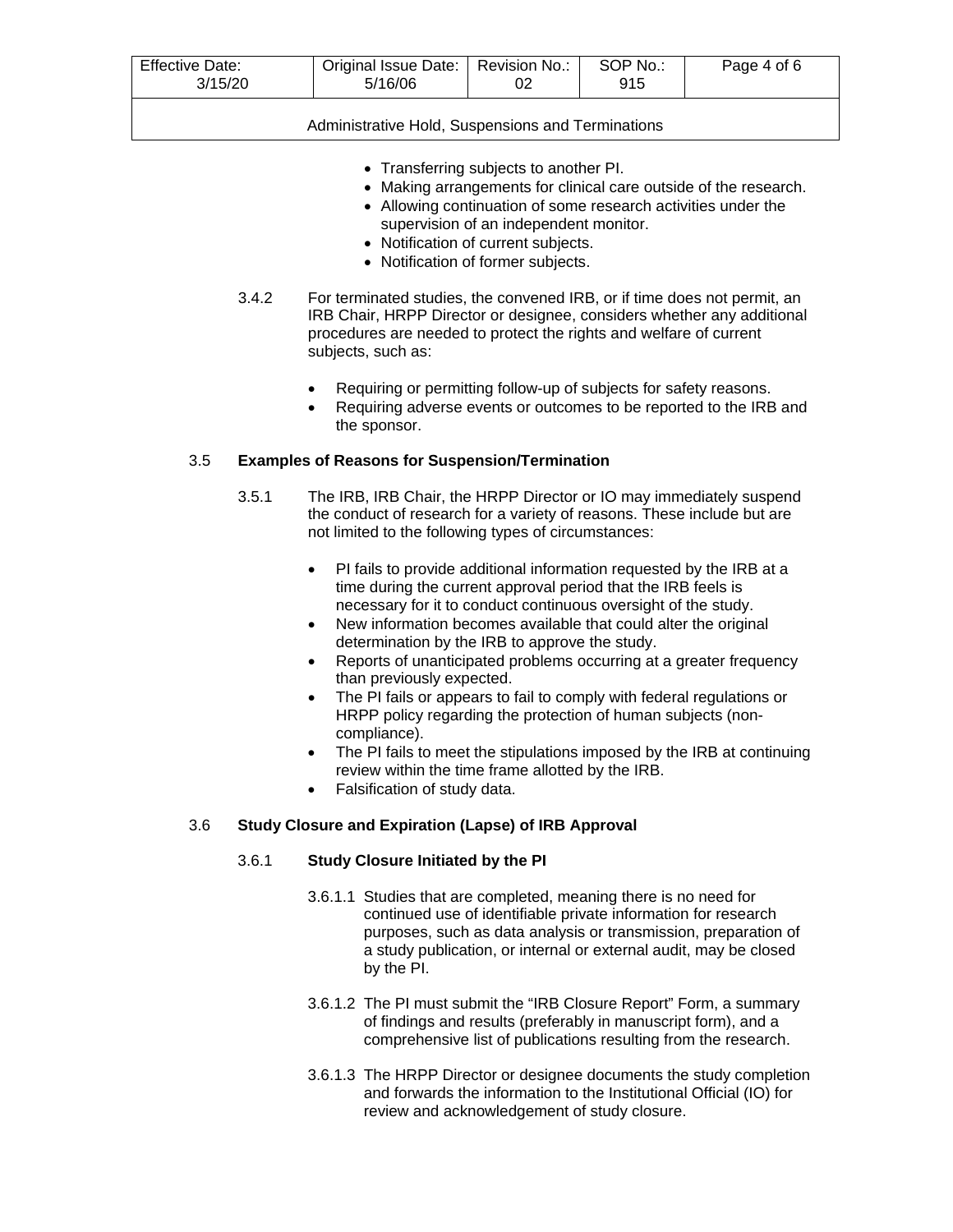| <b>Effective Date:</b><br>3/15/20                 | Original Issue Date:   Revision No.:<br>5/16/06 | 02 | SOP No.:<br>915 | Page 5 of 6 |
|---------------------------------------------------|-------------------------------------------------|----|-----------------|-------------|
| Administrative Hold, Suspensions and Terminations |                                                 |    |                 |             |

3.6.1.4 The closure is reported at the next convened IRB via the agenda.

#### 3.6.2 **Administrative Suspension and Closure Due to Expiration (Lapse) of IRB Approval**

- 3.6.2.1 The expiration date for an IRB protocol is the first date that the protocol is no longer approved. Investigators are notified as described in *HRPP Policy #628 – "Continuing Review Notification"* when a protocol is nearing its expiration date and what the requirements are for requesting continuation of a protocol. If the IRB has not approved the protocol by the expiration date cited on the most recent "Notice of Progress Report Due" sent to the investigator, IRB approval expires automatically and the study is considered suspended, denoted as "Lapse of Approval – Expired" in the IRB electronic system.
- 3.6.2.2 All research activity, including recruitment and enrollment of new subjects, advertisement, screening, interventions and/or interactions with existing subjects, the collection of identifiable private information from existing subjects, and the analysis of existing identifiable private information, must stop.
- 3.6.2.3 If no written reply is received from the PI to the "Suspension Notice" issued by the HRPP Director within 60 days, the study is then administratively closed. It may only be re-opened by submission of a new Research Application to the IRB.
- 3.6.2.4 The convened IRB is notified of administrative closures via the agenda.
- 3.6.2.5 This expiration (lapse) of IRB approval is not reported to OHRP or FDA as a suspension or termination of IRB approval under DHHS or FDA regulation.
- *3.6.2.6* **However, it is important to note that a lapse of IRB approval or administrative closure for failure to submit the required information needed by the IRB to provide continued oversight of human subjects research constitutes noncompliance. As such, if a particular investigator or study team is in the habit of submitting required reports late such that suspension or termination of research occurs, this will be considered continuous non-compliance and subject to reporting to institutional authorities and federal agencies, as applicable.** (*See HRPP Policy #925 – "Handling of Noncompliance and Policy #936 – "Reporting to Institutional Officials and Regulatory Agencies")*

#### 3.7 **Reporting Requirements**

3.7.1 The IO or designee, with assistance from the HRPP Director, report the institution's determination and findings to all appropriate entities within Hartford HealthCare and to relevant regulatory agencies, as described in